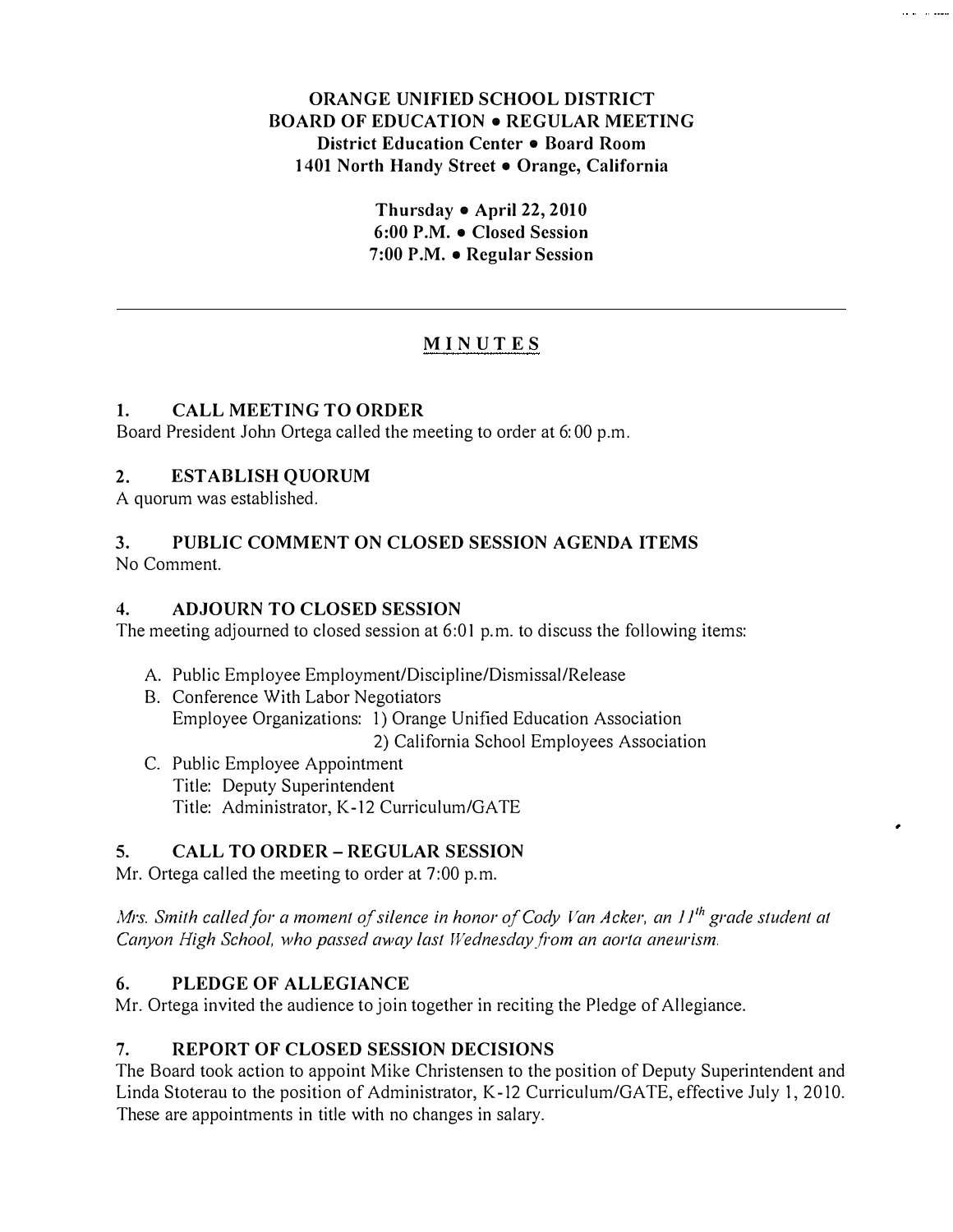### 8. ADOPTION OF AGENDA

#### Motion No. 82

It was moved by Mr. Nichols, seconded by Mrs. Smith, and carried by a vote of 7-0 to adopt the April 22, 2010 agenda.

## 9. ANNOUNCEMENTS AND ACKNOWLEDGMENTS

#### Item 9.A. Superintendent's Report

Dr. Dreier commended all who were involved in the Foundation Games held Saturday, April 17<sup>th</sup>, at Fred Kelly Stadium. Of the 1700 students who participated, 1500 were from Orange Unified.

Dr. Dreier congratulated Serrano Elementary School for being selected as a 2010 Distinguished School. She noted that State Superintendent of Public Instruction Jack O'Connell announced that 484 exemplary California public elementary schools were selected as 20 I 0 California Distinguished Schools. The District is celebrating Serrano Elementary School as one of the selections.

State Superintendent of Public Instruction Jack O'Connell toured the campus of Noh! Canyon Elementary School on Tuesday. Superintendent O'Connell was visiting Southern California and chose to visit Noh! Canyon. School Principal Dominique Polchow said that Superintendent O'Connell toured each classroom, spoke with students and offered them words of encouragement as the state testing window nears.

Dr. Dreier noted that the Orange High School choir performed at Carnegie Hall in New York City this past Saturday.

### Item 9.B. Board Presidents Report

Mr. Ortega commented on his attendance at the Foundation Games and echoed Dr. Dreier's sentiments. He noted that this event is billed as the largest qualifying track meet in California. Last year, there were approximately 1200 students participating; this year there were 1700 students.

### Item 9.C. Board Recognition of Students, Staff and Community

Mr. Ledesma noted that he also attended the Foundation Games. He added that it was a" top-notch, sterling event" and he commended all those who were involved.

### (i) Outstanding Employee of the Month

The Board of Education recognized Delia Monson, Senior Staff Clerk at Cerro Villa Middle School, as the recipient of the Outstanding Customer Service Award for the month of April. On behalf of the Board of Education, Mr. Ortega presented a Certificate of Recognition to Ms. Monson.

#### (ii) Board Recognition

In remembrance, Mrs. Moffat noted that it was approximately one year ago that the District lost Wilma Whitman who was a long-time teacher and teacher-leader, not only in the District but in the State of California and nationally.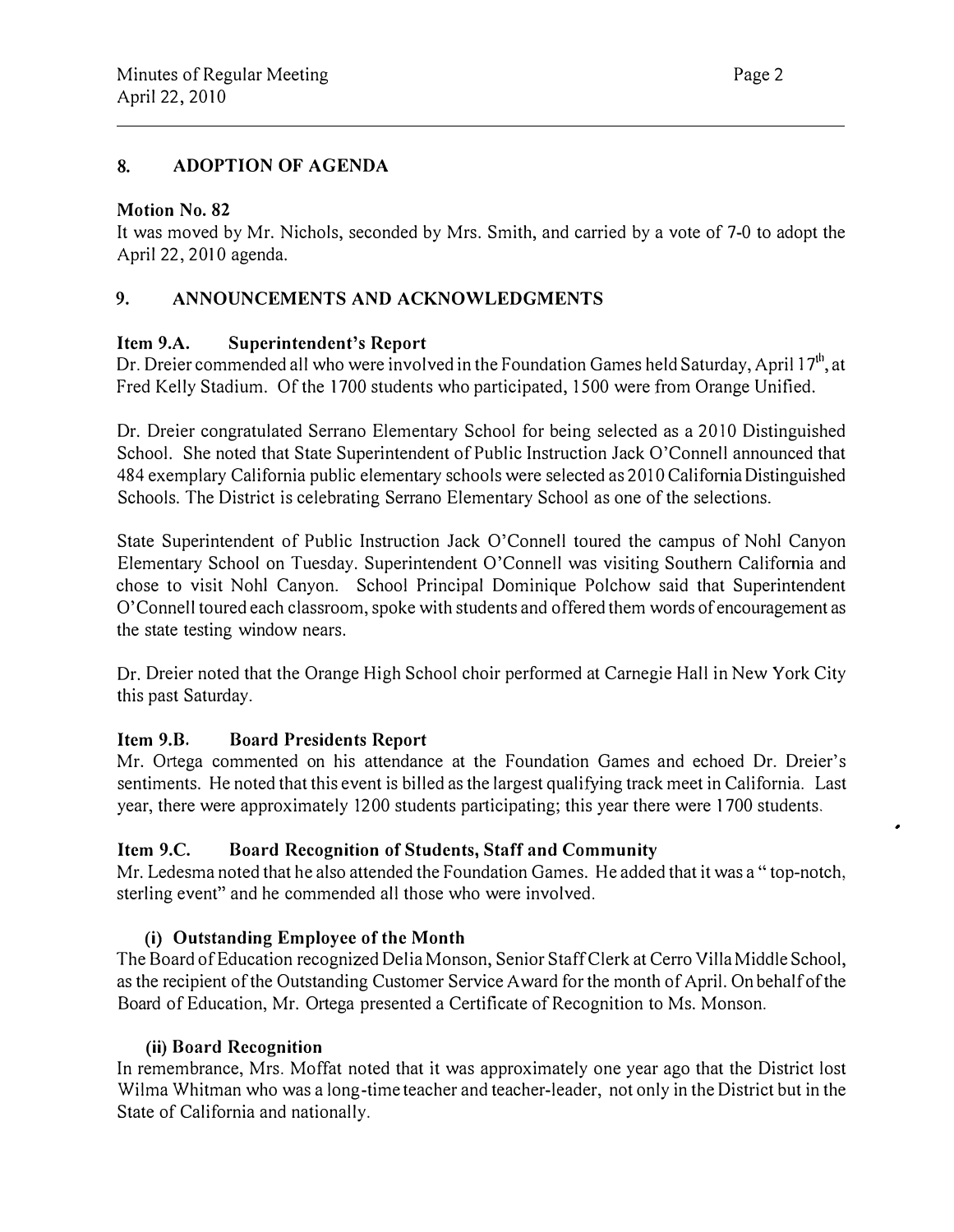## Item 9.D. State of the School Report- Yorba Middle School

Karen Medina, student representative from Yorba Middle School, presented information and updates regarding student and activities at Yorba School.

## Item 9.E. Board Proclamation: School Bus Drivers' Day- April 27, 2010

The Board of Education officially proclaimed April 27'h as School Bus Drivers' Day in the District. On behalf of the Board of Education, Mr. Ortega presented the proclamation to Pam McDonald, Director of Transportation.

## Item 9.F. Board Proclamation: School Nurse Day- May 12, 2010

The Board of Education officially proclaimed May 12<sup>th</sup> as School Nurse Day in the District. On behalf of the Board of Education, Mr. Ortega presented the proclamation to Helen Burzumato, Head Nurse. Susan Salvador was honored as the District's School Nurse of the Year, as chosen by her peers.

## Item 9.G. Board Proclamation: California Day of the Teacher- May 12, 2010

The Board of Education officially proclaimed May  $12<sup>th</sup>$  as California Day of the Teacher in the District. On behalf of the Board of Education, Mr. Ortega presented the proclamation to Whitney Amsbary, OUEA President.

## 10. APPROVAL OF MINUTES

- February 18, 2010 (regular meeting)
- March 4, 2010 (regular meeting)
- March 25, 2010 (regular meeting)

### Motion No. 83

It was moved by Mrs. Smith, seconded by Mrs. Nichols, and carried by a vote of 7-0 to approve the February 18, March 4, and March 25, 2010 regular Board meeting minutes.

### 11. PUBLIC COMMENT: Non-Agenda Items

### Speakers

- 1. Larry Cohn, chair of Legislative Coalition, provided a legislative update on pending legislation.
- 2. Whitney Amsbary, president of OUEA, spoke in opposition to SB 955.
- 3. Brian Kritsch, a parent within the District, addressed the Board regarding his concerns for extended day kindergarten.
- 4. Richard DeRose, a community member, encouraged the Board to adopt a curriculum that includes topics regarding human sexuality, promiscuity and STD. He noted that these important topics are not taught in the classroom. He would like to come back in the future to speak further on the matter.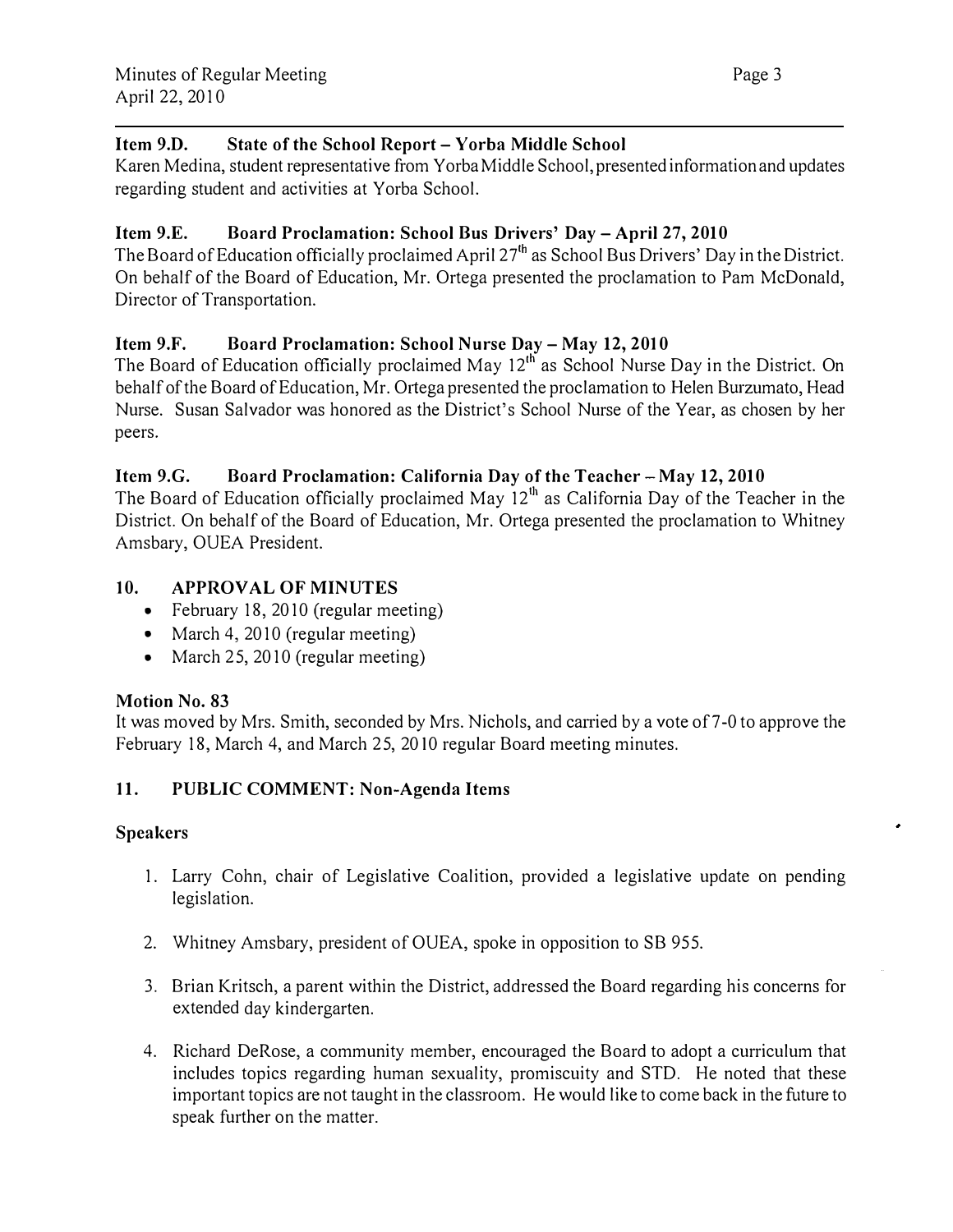## 12. ACTION ITEMS

#### Item 12.A. School Public Hearing- Charter School Renewal Petition, Santiago Charter Middle

Education Code Section 47607 provides that a charter granted by a school district governing board may be renewed one or more subsequent times by that entity. Each renewal shall be for a period of five years. Education Code Section 47605 requires that a public hearing be held within 30 days of receipt of the renewal petition. Following the public hearing and review of the petition, the Board of Education shall act on the charter renewal petition within 60 days of receipt of the renewal petition.

### Public Hearing

The Board President closed the regular meeting of the Board of Education and opened the public hearing at 7:45 p.m.

### Speakers

The following individuals spoke in support of the Santiago Charter Middle School Renewal Petition:

- I. Mary Henry, Principal, Santiago Charter Middle School
- 2. Matthew Rock, student
- 3. Halim Caicair, student
- 4. Marjan Dunn, parent

The Board President closed the public hearing and reopened the regular Board of Education meeting at  $7:57$  p.m.

### Board Member Comment

Mrs. Moffat encouraged the Santiago charter board to learn board governance and ways to recruit and prepare to serve as a charter board member.

## 13. INFORMATION/DISCUSSION ITEMS

### Item 13.A. Race to the Top Update

On January 8, 2010, the State applied to the US Department of Education to participate in the Race to the Top (RTTT) program. The US Department of Education announced that Delaware and Tennessee were the only states to receive first round RTTT awards. California received 336.8 points out of a possible 500. Mr. Christensen provided an update on RTTT.

## Item 13.B. Surplus Property Update

Doug Yeoman, attorney with Parker & Covert, has 22 years of experience facilitating the disposition of surplus school district properties. Those dispositions include leasing, exchanges and sales. Mr. Yeoman made a presentation on the utilization and disposition of surplus real property.

### Item 13.C. Extended Day Kindergarten

Mrs. Morga gave a brief power point presentation to the Board of Education on the possibility of implementing Extended Day Kindergarten. See attached presentation.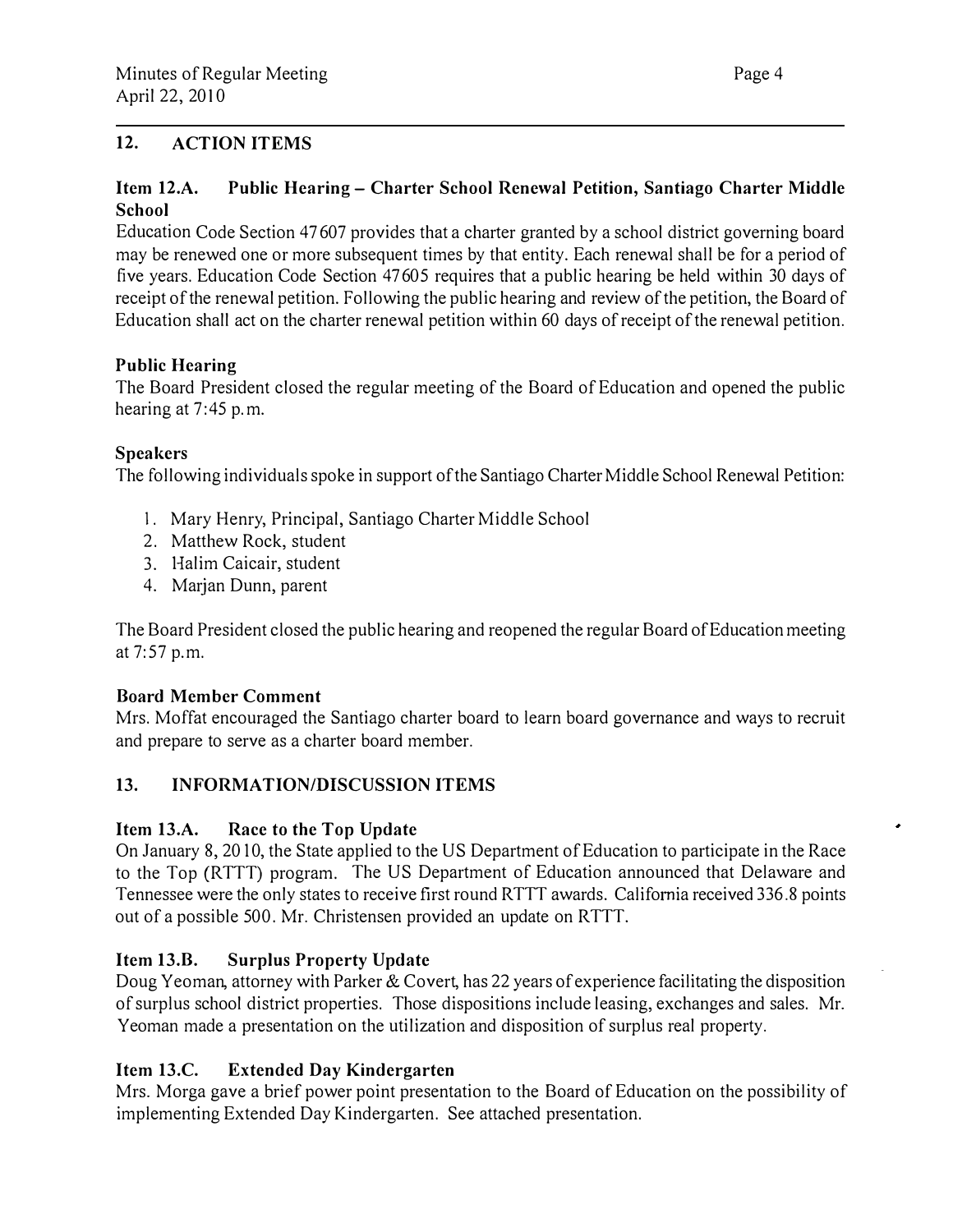#### 14. CONSENT ITEMS

#### Motion No. 84

It was moved by Mrs. Smith, seconded by Mrs. Nichols, and carried by a vote of 7-0 to approve the consent items.

#### Item 14.A. Gifts

The following gifts and attached list of cash donations totaling \$36,896.88 was donated to the District for use as indicated. A letter of appreciation will be forwarded to the benefactors.

• Wet/dry vacuum to be used at Cambridge Elementary School, donated by Sene Aniva

#### Item 14.B. Purchase Orders List

The Board approved the Purchase Order List dated March 15, through April 11, 201 0, in the amount of\$845,514.62. See attached Purchase Orders Lists.

#### Item 14.C. Warrants List

The Board of Education approved the Warrants List dated March 15, through April 11, 2010 in the amount of \$6,643,860.38. See attached Warrants List.

#### Item 14.0. Contract Services Report- Administrative Services

The following contract services for Administrative Services were approved:

### J.D. DIFFENBAUGH, INC.

The District awarded Bid No. FC6019 - Modernization - Yorba Middle School to J.D. Diffenbaugh, Inc., on June 18, 2009. Change Order l.c increases the value of the contract and does not add any additional time to the contract. The cost and scope were reviewed and found to be reasonable by the architect, construction manager and staff. This Change Order falls within the allowable maximum per the Public Contract Code.

Special Reserve/Capital Projects . .. ............................... \$2,5 66

### QUINTESSENTIAL SCHOOL SYSTEMS

The annual services of Quintessential School Systems are required for the QSS Business and Accounting system. This annual renewal includes software, maintenance and support services for the period of July 1, 2010 to June 30, 2011.

Information Services.......... not to exceed........................\$47.890

### SMITH-EMERY LABORATORIES

On July 24, 2008, the Board approved Smith-Emery Laboratories to provide material testing services for the Yorba Middle School modernization project. There is a need to increase the dollar amount of the agreement for various services required on the project. The fees are based on an hourly basis and include laboratory testing, as needed.

Special Reserve/Capital Projects......not to exceed.......\$40,000

### Item 14.E. Approval to Extend Utilization of Pricing Agreement between Wilsona School District and Class Leasing for the Purchase of Lease of DOH/DSA Relocatable Buildings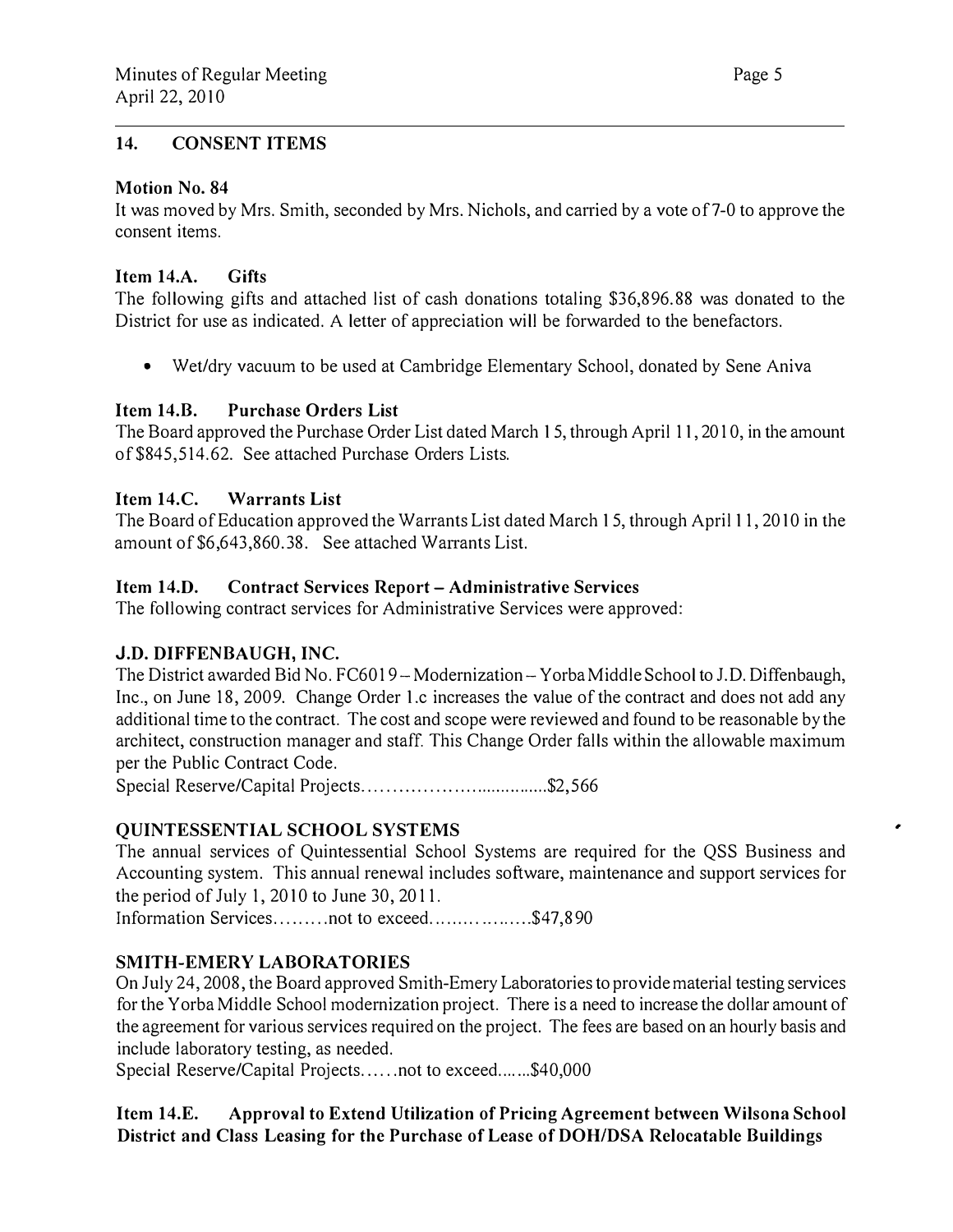The Board approved the contract extension with Class Leasing, Inc., for the lease or purchase of relocatable buildings pursuant to the contract awarded by the Wilsona School District.

## Item 14.F. Personnel Report

The Board approved the attached Personnel Report.

## Item 14.G. Contract Services Report- Educational Services

The following contract services for Educational Services were approved:

## MMARS - MULTIPLE MEASURES, LLC

MMARS is a Multiple Measures Online Assessment Reporting System that the District can access to receive reporting services for STAR, CELDT, CAHSEE and local assessment reporting. Services for the 2010-11 school year include: Technical support, End-User Access Licenses, and End-User Training. MMARS also includes all available reports, supports multi-year processing with all prior year data, and includes free re-rostering service. Fiscal impact will be the expenditure of restricted categorical fund monies.

EIA/Title I/Title II................... not-to-exceed............................\$10,800

## ORANGE COUNTY DEPARTMENT OF EDUCATION (OCDE)-CYBER CITIZENSHIP

School Districts are required to provide an equitable share of federal monies to the private schools within their attendance boundaries. Glen Warrren, Coordinator of Media Resource Services for OCDE Instructional Services, will conduct "Cyber Citizenship-Developing a Personal Network Community" for teachers, administrators, students and parents at La Purisima Catholic School, beginning on May 5, 2010 and continuing through the 2010-11 school year. Fiscal impact will be the expenditure of restricted categorical fund monies.

Title I/Title II Part A/Title IV ...............not-to-exceed............\$1,850

# TITLE VII NATIVE AMERICAN PROGRAM STUDENTS K-12 RECOGNITION

The District's Title VII Native American Program will recognize all graduating Native American Seniors on May 18, 2010. This event will include Native American storytellers and singers from the San Juan Capistrano Juaneno Band of Mission Indians. Traditional Native American dancers will provide an educational experience and cultural exchange. The presenters will be paid on a sliding scale according to their performance. Prices will range from \$250 to \$500. Fiscal impact will be the expenditure of restricted categorical funds.

Title VII ........................ not to exceed .... ... . . . . . . ..... \$1,350

## Item 14.H. Study Trips

The following study trips were approved by the Board of Education:

### McPherson Magnet School - Drama Students - Claremont, CA - April 24, 2010

McPherson Magnet's drama students, under the direction of their teacher, Jennifer Connell, and Coach Zachary Groenwold, will travel to Claremont High School to compete in the Southern California Classic Dance and Cheer competition. Four female and four male students will be accompanied by one female and one male adult chaperones. Parents will provide transportation for their student. Total cost per student is \$10 and scholarships are available. Students will not miss any school days. A substitute is not required.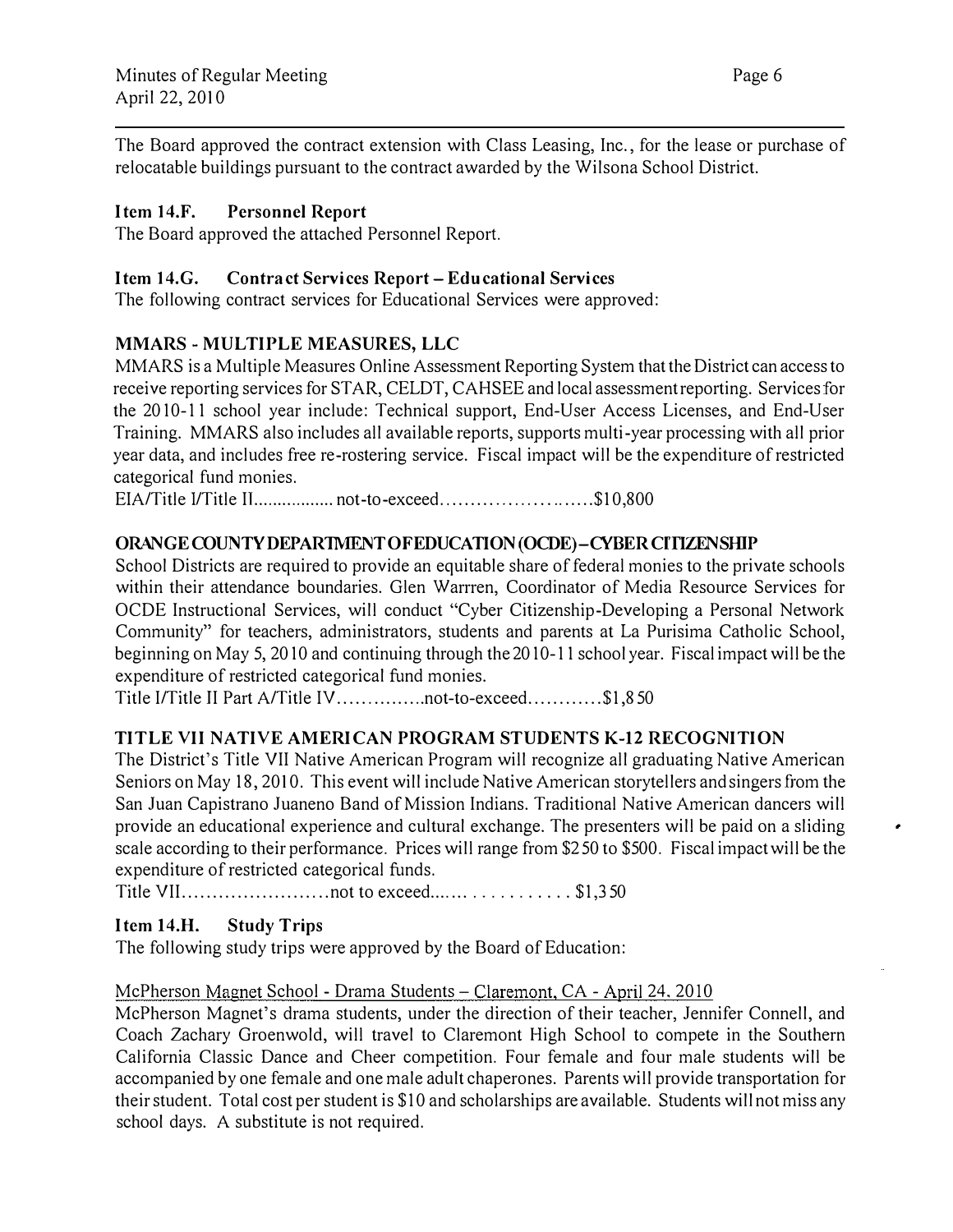La Veta Elementary - 4<sup>th</sup> Grade G.A.T.E. Class - Ocean Institute - Dana Point - April 28 - 29, 2010 The fourth grade students from La Veta Elementary School, under direction of Karin Barone, will travel to Dana Point on April 28 and return on April 29. The students will participate in a lab/cruise with activities that explore the world of nocturnal and deep-sea animal adaptations. There is no impact to the general fund. The student cost may be supplemented by funds donated from individual parent organizations. The cost will not exceed \$100 per student, and scholarships are available.

## Item 14.1. American Indian Education Application

The Board authorized staff to submit the American Indian Education Application to the U.S. Department of Education.

## Item 14.J. Third Quarter Report of Uniform Complaints for the Williams & Valenzuela Case Settlements

No Uniform Complaints for any area have been reported during the third quarter for the Williams and Valenzuela Case Settlements.

## Item 14.K. Child Development Services- Proposed Tuition Increase for the 2010-11 School Year

The Board approved the fee increase in the Child Development Services department for the 2010-11 school year effective June 21, 2010 for the SAC program, and July 1, 2010 for the CDC as follows.

| Program                  | Current<br><b>Monthly Fee</b> | Proposed<br><b>Monthly Fee</b> |
|--------------------------|-------------------------------|--------------------------------|
| <b>Child Dev. Center</b> |                               |                                |
| Preschool                | \$559                         | \$579                          |
| <b>SAC</b>               |                               |                                |
| Kindergarten             | \$375                         | \$385                          |
| $1st - 8th$ Grade        | \$275                         | \$285                          |
| Full Day "Camp"          | \$135/Week                    | \$150/Week                     |
| SAC w/ Full Day K        |                               |                                |
| (if implemented)         |                               |                                |
| $K - 8^{th}$ Grade       |                               |                                |
|                          |                               | 8295                           |

#### Item 14.L. 2006 2010-11 Carl D. Perkins Career and Technical Education Improvement Act of

The Board authorized the Superintendent or designee to submit the application for the Carl D. Perkins Career and Teclmical Education Improvement Act of 2006. No general fund monies will be expended.

## Item 14.M. Textbook Adoptions- 30-Day Public Review

The Board placed the attached list of textbooks on display for the 30-day review period to be considered for adoption at the May  $27<sup>th</sup>$  Board Meeting.